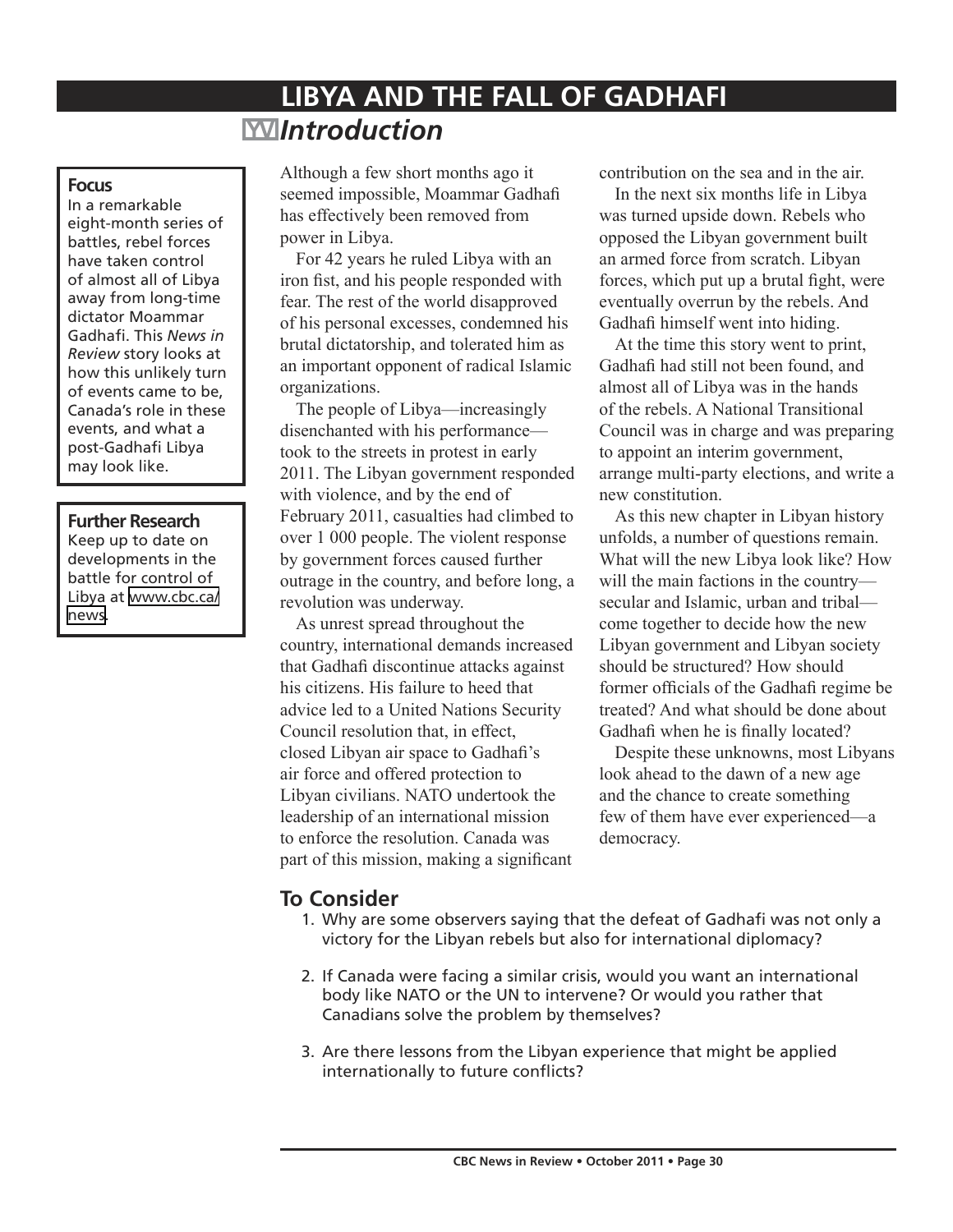# **LIBYA AND THE FALL OF GADHAFI** *Video Review*

### **Further Research**

On the NATO website ([www.natochannel.tv](http://www.natochannel.tv)) you can find several videos dealing with NATO's activities in Libya and around the world. One in particular—*Libya: In Qhadhafi's Prison* provides a graphic illustration of why most Libyans are so pleased to be free of Moammar Gadhafi.

# **Pre-viewing Discussion**

The army that defeated the professional forces of Moammar Gadhafi consisted largely of young, inexperienced volunteers with a cause. Can you imagine circumstances under which you would be willing to take similar action? What kind of fighting force do you think you and your fellow volunteers would make?

Compare your fictional force with the real one that appears in the video.

# **Viewing Questions**

As you watch the video, answer the questions in the spaces provided.

- 1. How long did Moammar Gadhafi rule Libya?
- 2. What natural resource makes Libya one of the wealthiest countries in North Africa?
- 3. What are some of the ways that you saw protestors suffer in the video?
- 4. What actions did the United Nations Security Council authorize UN members to take against the Libyan government?
- 5. What challenges did the rebels face in the early days of their opposition to Libyan forces?
- 6. What military contribution did Canada make to the UN-authorized mission?
- 7. What role does a NATO AWACS (Airborne Warning and Control System) airplane play in the battle for Libya?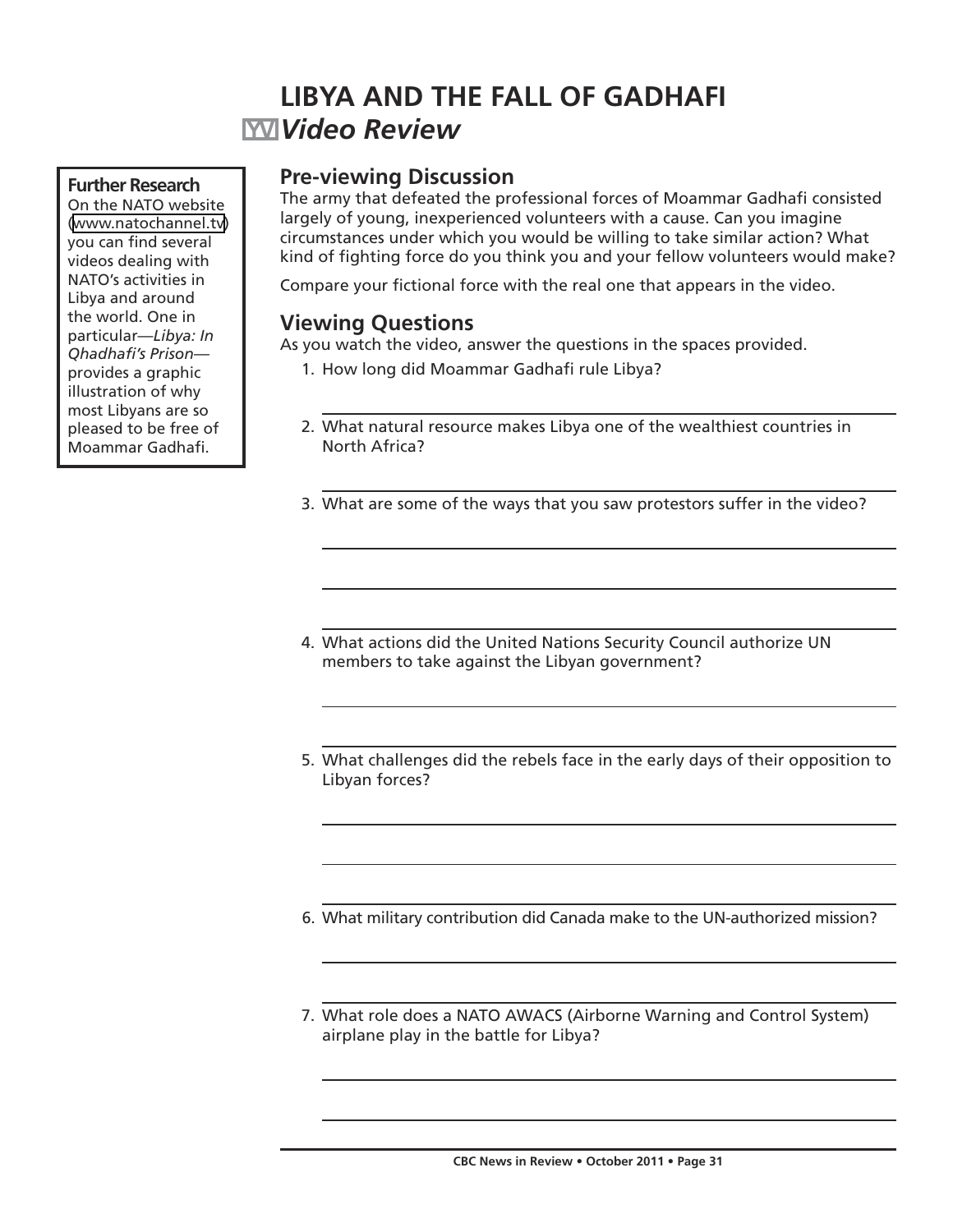- 8. When did rebel forces finally take Tripoli?
- 9. What is the estimated cost to date of the Canadian mission to Libya?
- 10. What is necessary for the mission in Libya to be complete?

## **Post-viewing Discussion**

 1. During the video, Prime Minister Stephen Harper makes the following statement: "Libyans have waited a long time to be free of the barbarity, repression, and violence of the Gadhafi regime. And the Libyan people must now chart their own democratic course."

 What is the message the Prime Minister seems to be sending to other nations interested in the make-up of any future Libyan government? What implications might it have for Canadian policy toward other fledgling governments, such as that of Iraq or Afghanistan?

- 2. What difficulties might the new Libyan government face if it is unable to capture or kill Moammar Gadhafi?
- 3. What responsibilities do you believe NATO and the other nations responding to the United Nations resolution will continue to have toward Libya once the mission is concluded?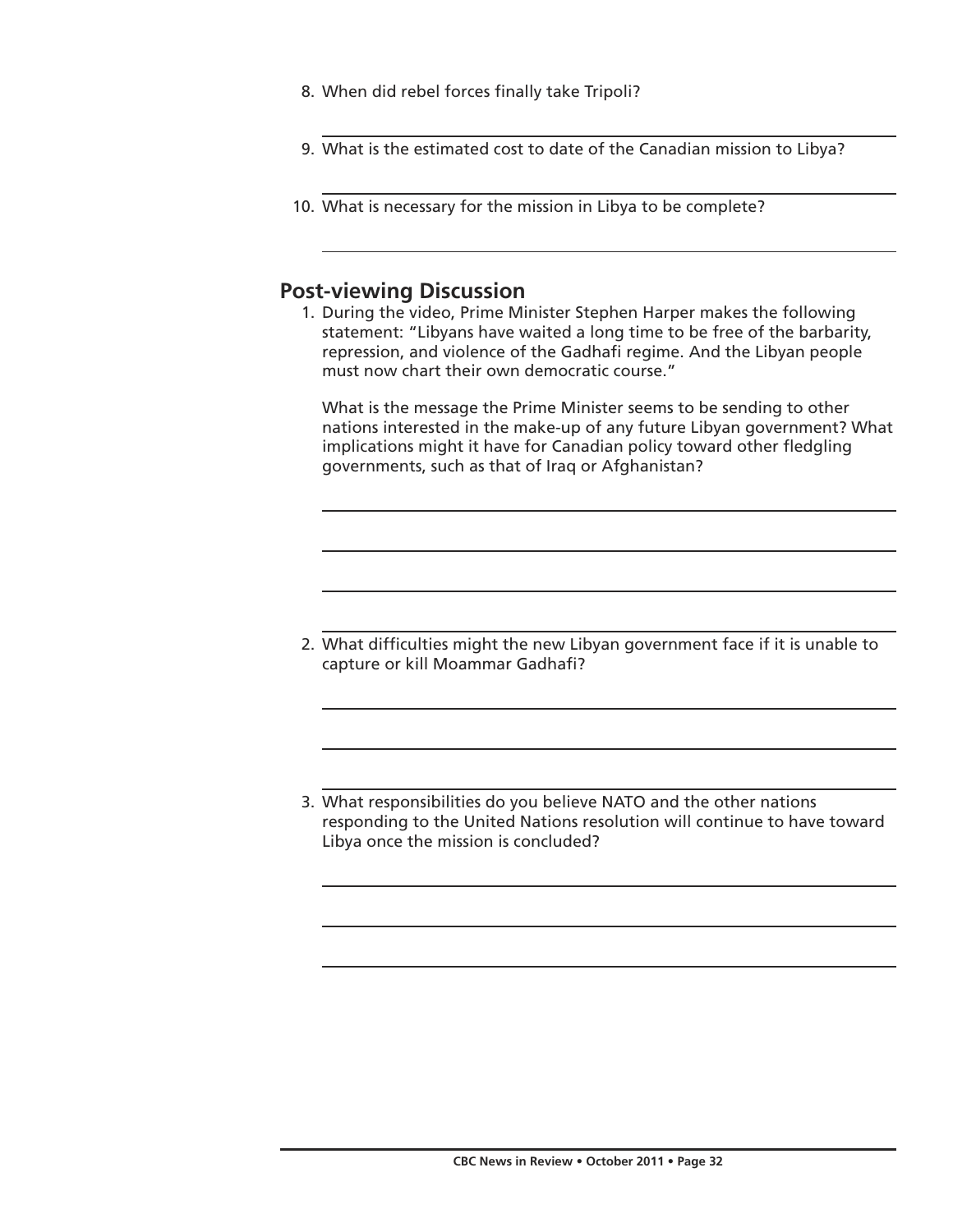# **LIBYA AND THE FALL OF GADHAFI** *The Fall of Gadhafi*

# **Focus for Reading**

This section outlines the sequence of events that resulted in the fall of Moammar Gadhafi. As you read through this section, construct a timeline of the major events in the 2011 Libyan rebellion.

Of all the North African regime collapses in 2011, none has been more spectacular than the fall of Moammar Gadhafi. Until the demonstrations against the government began in February 2011, Gadhafi was believed to have Libya very much under his thumb. It was only as his reprisals against demonstrators became more vicious, and resistance to his rule began to spread throughout eastern parts of the country, that the rest of the world became aware that that control might be very shaky.

The United Nations was quick to condemn his actions and demand that he cease military action against his own citizens. His refusal to do so led to the UN Security Council's adoption of Resolution 173. The resolution "authorized Member States, acting nationally or through regional organizations or arrangements, to take all necessary measures to protect civilians under threat of attack in the country, including Benghazi, while excluding a foreign occupation force of any form on any part of Libyan territory" [\(www.](http://www.un.org/News/Press/docs/2011/sc10200.doc.htm) [un.org/News/Press/docs/2011/sc10200.](http://www.un.org/News/Press/docs/2011/sc10200.doc.htm) [doc.htm](http://www.un.org/News/Press/docs/2011/sc10200.doc.htm)). The resolution passed with 10 votes in favour and five abstentions.

# **NATO Steps In**

On March 24, NATO announced that it would assume responsibility for enforcing the no-fly zone, allowing the United States to maintain a much lower profile in the conflict. The U.S. was already heavily involved in armed conflicts in two other Muslim countries: Iraq and Afghanistan. Leadership in a

third war would be unpopular both at home and abroad. The U.S. relinquished control on March 31.

Some non-NATO nations also joined the no-fly coalition, including Qatar, the United Arab Emirates, Jordan, and Sweden. The support of several Arab nations was especially welcomed by NATO. It demonstrated to the rest of the world that this was an action against a brutal dictator, not against a Muslim nation.

The success of the mission was mixed. Initially the results were spectacular. Air strikes and cruise missiles forced the Libyan army to withdraw 600 kilometres from the coastal highway, with the rebels in hot pursuit. But it quickly became apparent that NATO could only accomplish so much with the weaponry it had available. Fighter planes are useful for striking large groups of soldiers and equipment when out in the open. They are far less useful for precision targeting of smaller groups in tighter quarters.

Gadhafi's forces quickly adopted new tactics. Like the rebels, they began to use civilian rather than military vehicles, and it became harder to distinguish one side from another from the air. They also positioned more of their weapons and equipment near civilian populations. NATO's air strikes continued, but with extreme caution. Many sorties were flown without any bombing taking place.

# **The Rebel Army**

Facing Gadhafi's professional army were the rebel forces so poignantly described in the video—mostly poorly

**Did you know . . .**  The United States was the first country to act following the passage of the UN resolution to intervene in Libya. The U.S. air force quickly bombed Libyan air force compounds on the ground, nearly eliminating the Libyan air force.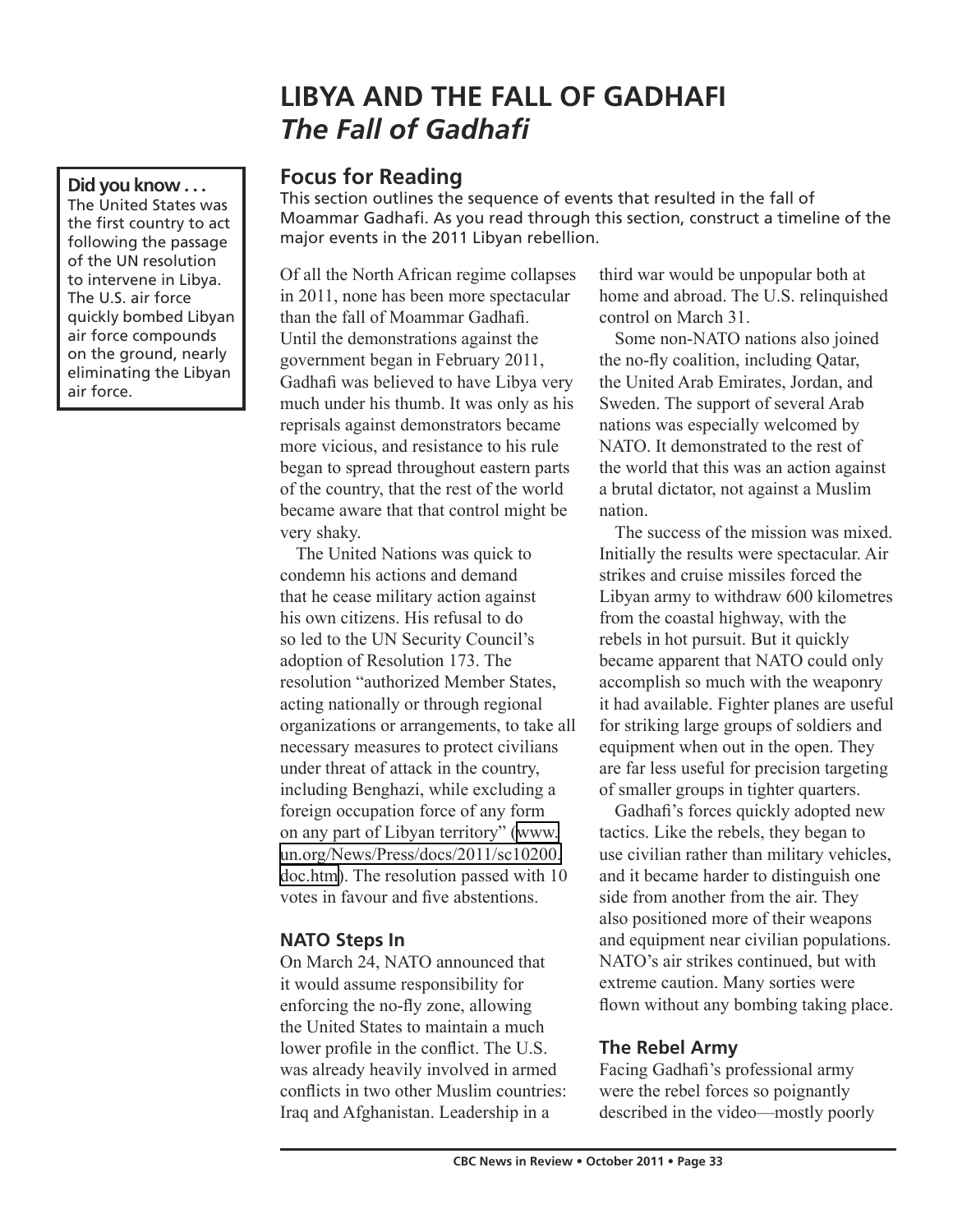armed and poorly trained young people led by defectors from the regular army. Their lack of training showed as initial successes were followed by rapid setbacks and the loss of territorial gains. Despite NATO air support, the rebel offensive rapidly stalled and was met with vicious counterattacks by Gadhafi loyalists.

For much of the spring and a good part of the summer, fighting was centered on Misrata, Libya's third-largest city. Late in February the rebels seized control of the city, and Gadhafi was determined to recapture it. The Libyan army laid siege to Misrata and intense fighting occurred. In April, as the Libyan army bombarded the city with rocket attacks, the United States began using drone aircraft to identify and destroy targets. Drones have the capability to linger over a battlefield, hitting targets as they appear. They also have equipment that makes them especially useful during night combat. Misrata remained an area of intense fighting until mid-August.

### **Ceasefire Attempts**

During this period several attempts were made by foreign nations and organizations to broker a ceasefire. One of the first proposals came from the African Union. Led by South African President Jacob Zuma, the organization approached both Gadhafi and the rebel leaders in early April. Gadhafi indicated interest. However, by this time the rebels had hardened their position to accept no resolution to the conflict until Gadhafi was removed from power. The rebels rejected an Australian proposal that also failed to include Gadhafi's resignation. Gadhafi insisted he would never resign.

Obtaining Gadhafi's resignation as a condition for a ceasefire became even less likely when the International Criminal Court (ICC) issued an arrest

warrant for Gadhafi for crimes against humanity. Human rights advocates were thrilled. But those trying to convince him to step down realized that he would be only more determined to hang on to power to prevent his arrest and trial.

## **Stalemate**

For much of the summer there were few military developments. Fighting continued. Gadhafi's forces continued to control Tripoli and most of western Libya; the rebels were secure in the east. NATO ramped up its air war, striking targets in Tripoli. Britain, France, and Italy offered to send senior soldiers to advise the rebels on tactics. France and Britain decided they would add attack helicopters to their contribution.

But NATO also worried that it might have to find a way to negotiate an end to the conflict—and that could result in a division of Libya. The National Transitional Council (NTC), the rebel governing body, seemed to be wrestling with factional infighting and tribal divisions among various rebel groups. One of the rebel commanders was killed under suspicious circumstances, and his supporters accused the NTC of collusion in his death.

### **August**

Then came early August and a renewed push by rebel forces, led by tribes from the Nafusa Mountains near the Tunisian border. The rebels quickly marched toward Tripoli, seizing the town of Zawiya on the way. As the rebels neared Tripoli, Gadhafi forces finally abandoned the siege of Misrata.

Remarkably, by August 21 the rebels had reached Tripoli. More remarkably, by August 23 the city was under rebel control. Probably the ultimate blow to Gadhafi's regime came when the rebels stormed and took control of the dictator's fortress compound.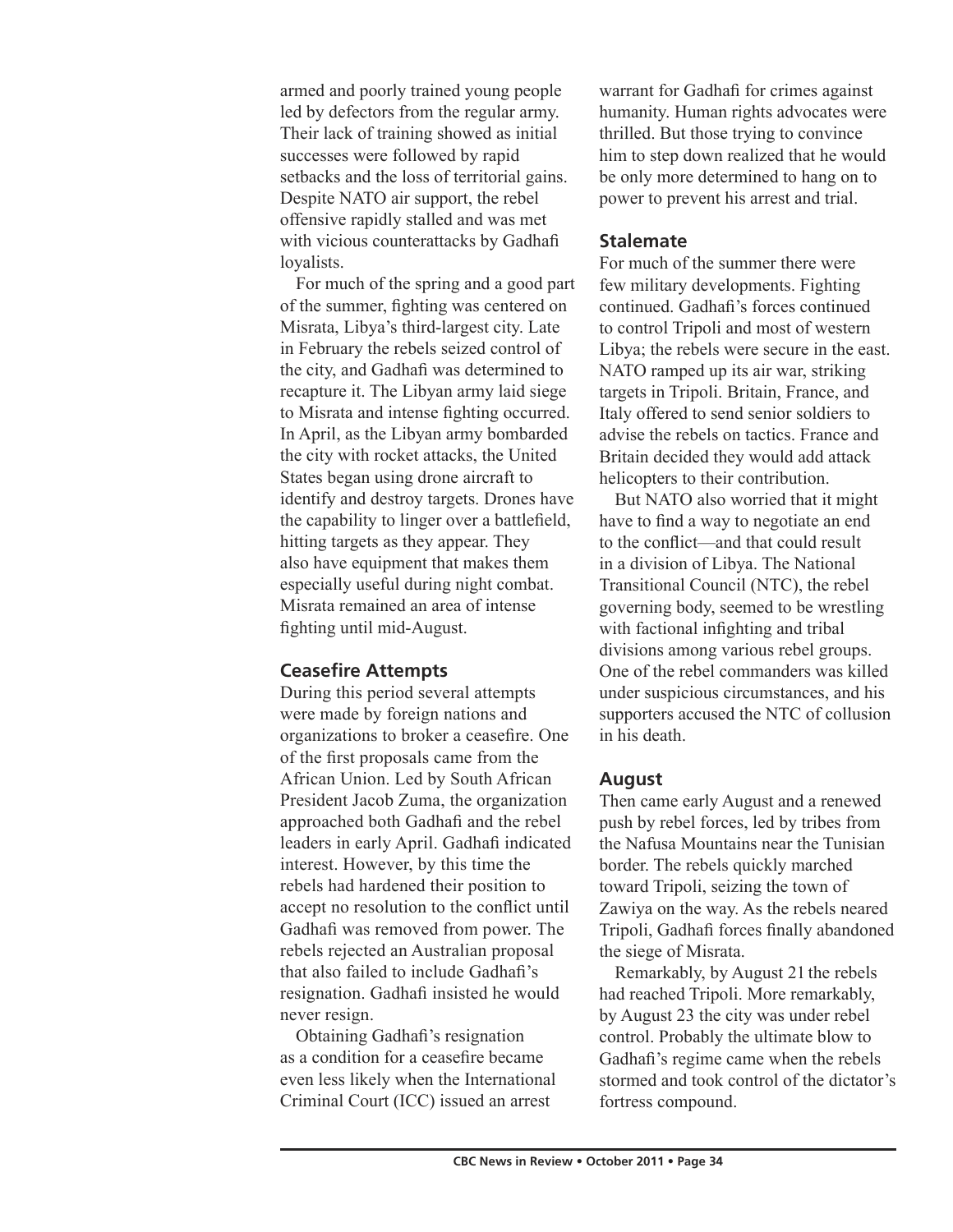## **Vocabulary**

Sleeper cell (noun) – a small unit serving as part of a larger political movement

The fall of Tripoli was the result of all the elements of the six-month campaign coming together: NATO-led air strikes, surveillance by Predator drones, a rebelplanned encirclement operation of the city, and the assistance of anti-Gadhafi sleeper cells within Tripoli.

## **Where is Gadhafi?**

With the fall of Tripoli, the fate of the Gadhafi government was sealed. As of the end of September, he remained on the run. Some experts believe he may be in the southern desert of Libya near

the border with Algeria The rebel forces remain intent on his capture, believing it essential to the elimination of resistance to the new order. The International Criminal Code continues to hope to bring him to trial.

Also as of the end of September, intense fighting continues in three areas: Sirte, Gadhafi's hometown; Bani Walid, a town southwest of Tripoli; and in parts of the southern desert. Meanwhile, meetings are being held in Tripoli to form a transitional government to replace the 42-year dictatorship.

## **Follow-up**

- 1. Join a classmate and compare your timelines. Add any information you missed to your own timeline.
- 2. Review your work and select two or three events that you believed were turning points in this time period. (A turning point is something that marks a significant change in a situation.) Be prepared to share your choices, and defend them, with the class.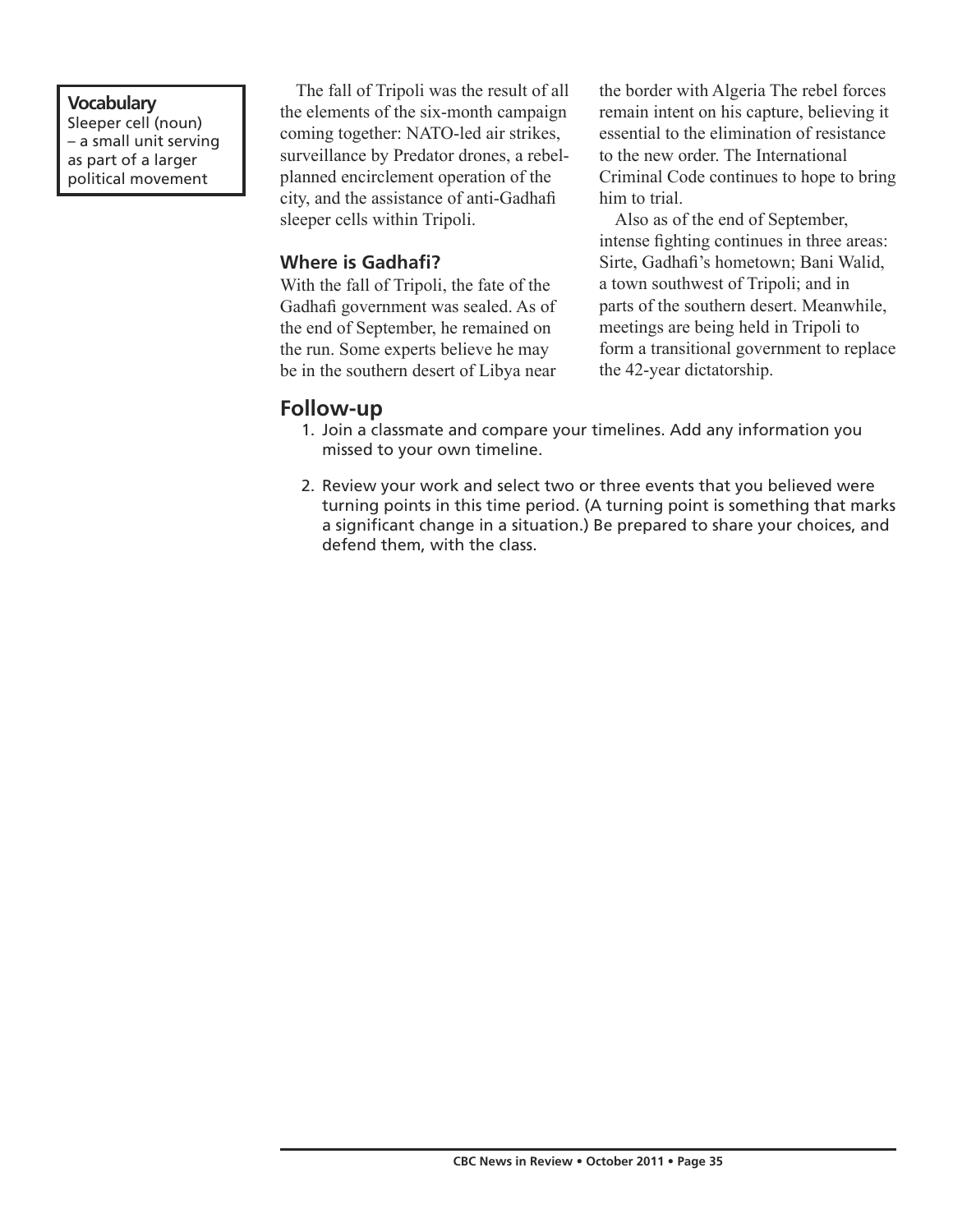# **LIBYA AND THE FALL OF GADHAFI** *What happens now?*

# **Focus for Reading**

After 42 years of dictatorship, Libyans are hoping to construct their first democratic government. As the success of the Libyan rebels became more assured, observers speculated on what a Libya without Gadhafi might look like. As you read through this section, make three lists in your notebook:

- 1. The major tasks faced by the Libyans as they create the new nation
- 2. Any assets that will help them in this endeavour
- 3. Any major obstacles that could derail their efforts

# **The National Transitional Council**

Critical to the creation of a transformed Libya will be the work of the National Transitional Council (NTC).

The NTC was formed on March 5, 2011, and it has provided most of the leadership on the rebel side of the Libyan conflict. Initially its representatives came from cities in the eastern part of the country, and Benghazi was chosen as the temporary capital. As more and more cities were liberated in the fighting, those cities selected representatives to join the NTC. Some of the leaders—including the chairman, Mustafa Abdul Jalil, a former justice minister—defected from Gadhafi's government. Others were longtime opponents, secular and Islamist, of the regime.

From its inception, the NTC has coped with almost overwhelming responsibilities. "The council is the contact point for foreign diplomats. It is planning Libya's democratic transition and drafting a new constitution. It also oversees the opposition's military doctrine, co-ordinates public safety, and lobbies for humanitarian aid" (Olivia Ward, *Toronto Star*, June 18, 2011).

The NTC has been recognized by many countries as the legitimate governing authority of the Libyan people. The council has promised elections within one year of the rebels' final victory over the Gadhafi forces.

## **Forming a New State**

All of Libya's rebel groups have stated that they have one real objective: to form a stable, rule-based democracy. In order to do this, the new government's first objective will have to be to provide security and restore basic services.

Security objectives are threefold. First, the NTC needs to prevent revenge killings: the murder of Gadhafi supporters by victorious rebels. To date, there have been few such killings, and the NTC continues to urge restraint.

Second, parts of Libya are divided along tribal lines, and some of these tribes have supported Gadhafi while others have opposed him. Gadhafi's departure could lead to increased tribal conflict in some areas where the leadership of the NTC is tenuous. The new government will need to find ways to effectively settle intertribal disputes.

Third, the new government needs to reconcile with and convince Gadhafi loyalists to disarm. Should they fail to do so, there will remain a real possibility of a future insurgency.

The Libyan rebels and the NTC do have a lot working in their favour. To date there has been little in the way of looting by rebel militia as they have taken control of loyalist cities and towns. For the most part, despite the atrocities committed by Gadhafi's fleeing troops—including the murder of dozens

**Vocabulary** Secular (noun) – not relating to religion; worldly rather than spiritual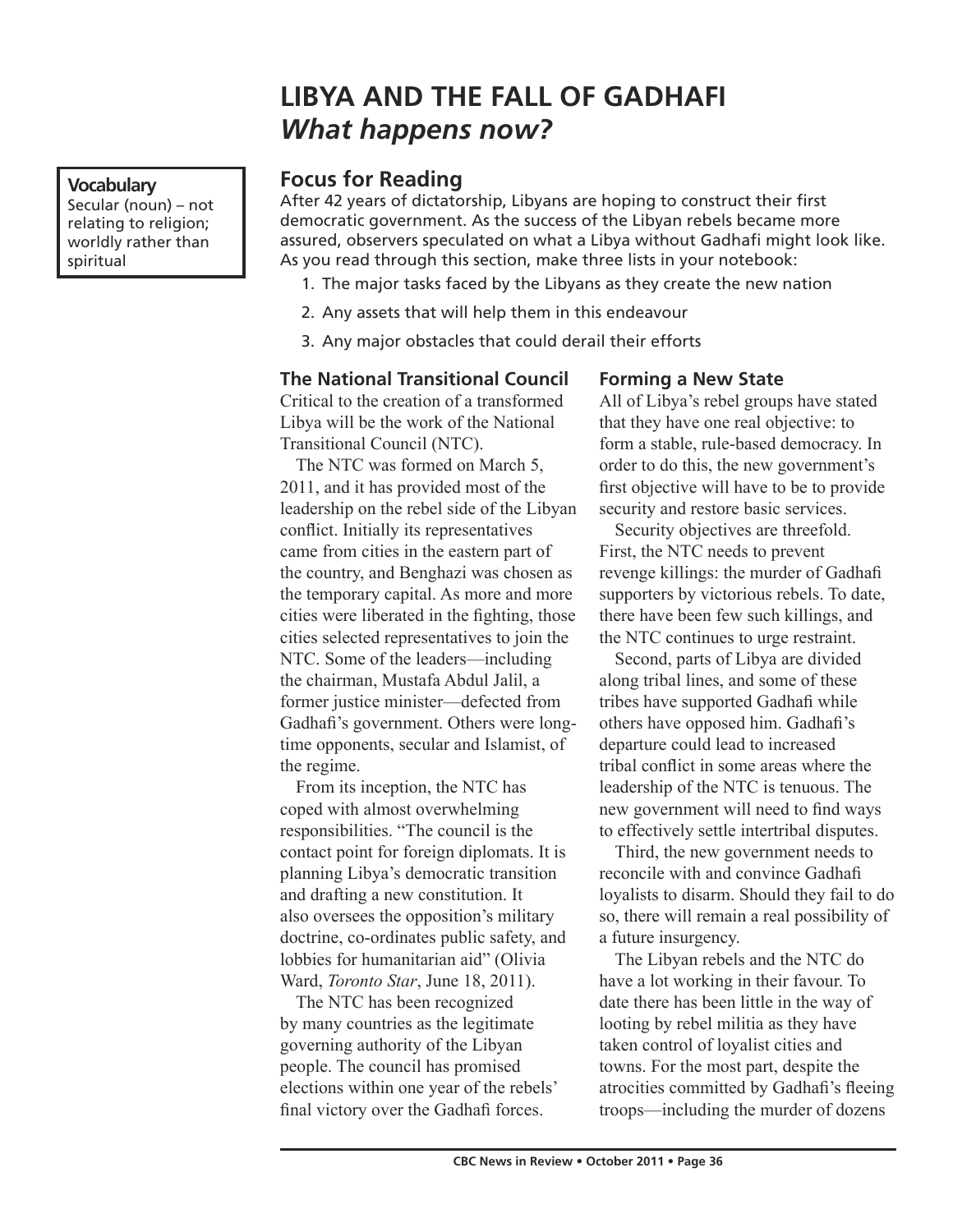#### **Quote**

"I can tell you one thing. I know the Libyan people, and they will not accept very strict Islam—that is definite . . . Those who will win a general election are not secularists or Salafists [supporters of jihad], but are those who will respect Islam, and at the same time will be able to co-operate with modern life." — Mohammed Busidra, former political prisoner and now influential moderate Islamist leader in Libya *(The Globe and Mail*, August 6, 2011)

of prisoners—the rebels have avoided inhumane actions.

Even in Tripoli, local committees have formed to help keep the peace, and the NTC has permitted large numbers of the old regime's police to return to their duties. To ensure a smooth transition from the old regime to a new government, the NTC is promising not to disband the Libyan army, police, or the civil service.

Economically, the new government should be relatively financially secure. The country is a major producer of oil. Production was shut down during the conflict but is already resuming in some areas. The country also has about \$170-billion in foreign banks that will soon be released to the new ruling authority. Much of this money has been pledged to restoring damaged infrastructure and to humanitarian causes.

To begin the rebuilding, the NTC aims to appoint an interim government within 30 days of declaring that all of Libya is free of Gadhafi's control. The council aims to include representation from people and tribes from all over the country. Multiparty elections will take place about eight months after that. A new constitution is expected to be written within 20 months.

### **The Role of Islam**

Libya is and will remain an Islamic state, and Islam will play an important role in the formation of the new Libya. Almost all Libyans are Sunni Muslims, so there is real religious unity in Libyan society.

The leader of the Islamist opposition to the Gadhafi regime is Mohammed Busidra. For more than 20 years he was a political prisoner. Busidra has united the moderate Islamist leaders into a political force and is working to exclude Islamic extremists from post-Gadhafi politics. With other leaders he is working to form a united Islamist party to take part in the country's first democratic elections.

Busidra's group is also proposing a constitution for the new Libya. It will not impose Sharia law—Islamic religious law—but rather, prevent the passage of any law offending the principles of Islam. Thus women will not be required to cover their heads, but the consumption of alcohol and homosexual acts would be illegal.

According to *The Globe and Mail* (August 6, 2011), the Islamist groups affiliated with Busidra are extensive and influential:

- The Muslim Brotherhood
- The February 17 Martyrs' Brigade (the largest force in the rebel army)
- Moderate members of the Libyan Islamic Fighting Group
- Several of Libya's most noted imams and Muslim leaders

Throughout Libya—and especially in Tripoli—the mosques have played a central role in the restoration of order after the fighting. Imams have used their influence to prevent looting and promote weapons registration, and mosques have served as mediators to settle disputes in local communities.

### **The Road Ahead**

Clearly, both secular and Islamic authorities are eager to shape the new Libya. And, within each group, there are various factions with definite ideas on what the constitution, society, and politics in Libya should look like. Factional infighting is a potential danger to the stability of any new government.

Interim prime minister Mahmoud Jibril, on his arrival in Tripoli after the rebels took control, commented on this very threat. "This is a stage where we have to unify and be together. Once the battle is over, and the constitution is finished, and there is an interim government, the political games can start" (thestar.com, September 8, 2011, www.thestar.com/news/article/1051321).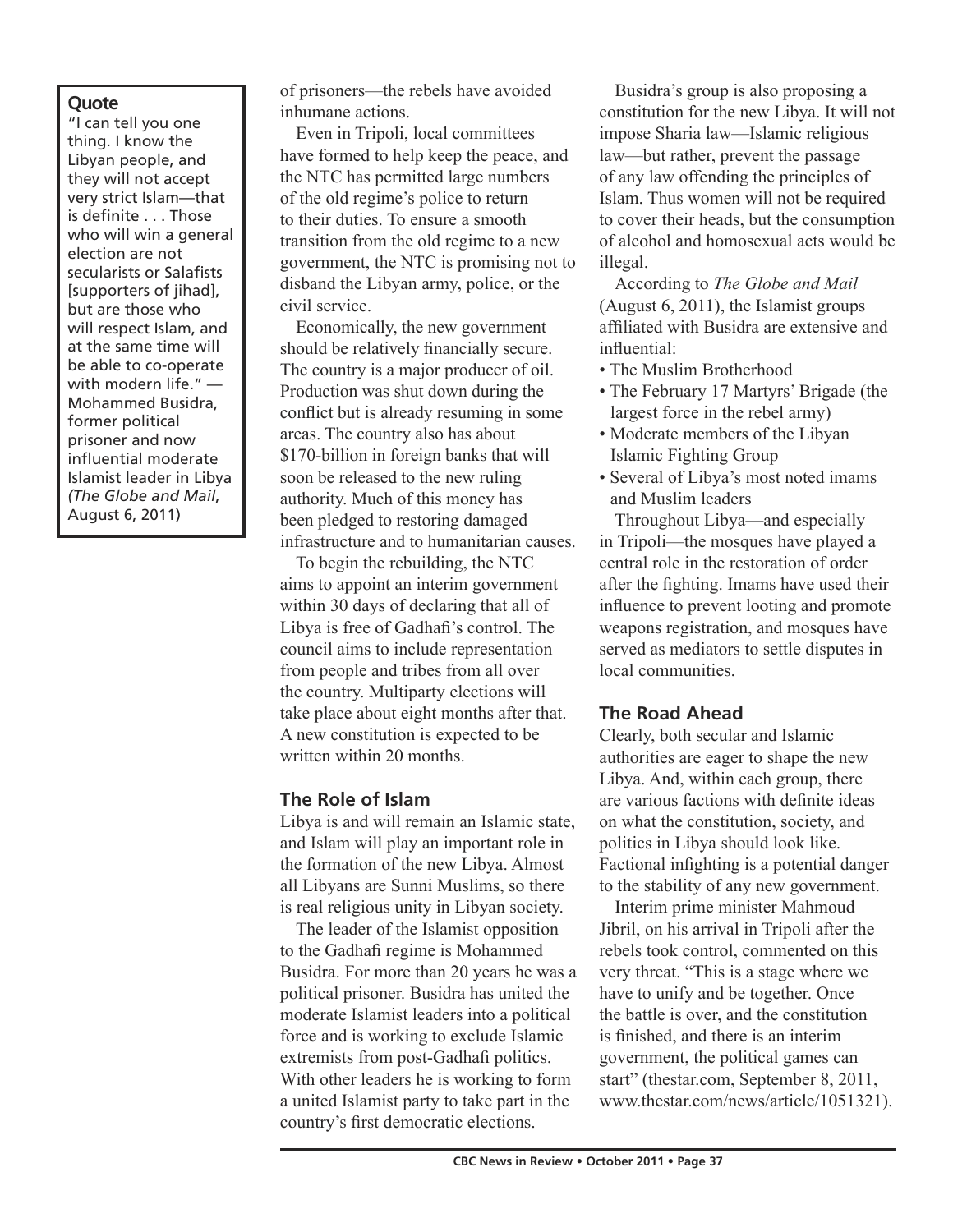## **Operation Unified Protector**

Operation Unified Protector is the name given to the NATO mission that was organized to secure Libyan air space and protect Libyan civilians from Gadhafi's reprisals. The mission is expected to complete its work in December, at which time it will be disbanded.

Unified Protector was a mission that in many ways tested NATO as an organization. Of its 28 members, only eight actually participated in the military campaign. Among those eight, there were disagreements on what the United Nations resolution permitted in the way of military action, as well as to what extent the organization should be working toward a diplomatic solution to the conflict. While NATO has deemed the mission a success, it has also been forced to recognize that consensus in the organization has become difficult to obtain. Unified Protector may well force NATO to re-evaluate the way it operates in future campaigns.

# **Analysis**

- 1. Join with a partner and review the three lists you made while reading. Add any notes you missed.
- 2. Identify the most significant factor in each of the three lists and record your reasons for your choice. Be prepared to discuss your choices with the class.
- 3. NATO and its allies have been very careful to ensure that they are not seen in any way as influencing decisions the Libyan transitional government will make in the creation of a new state. Is there assistance Western governments might offer the transitional government that might be acceptable to all the various factions involved in building the new Libya?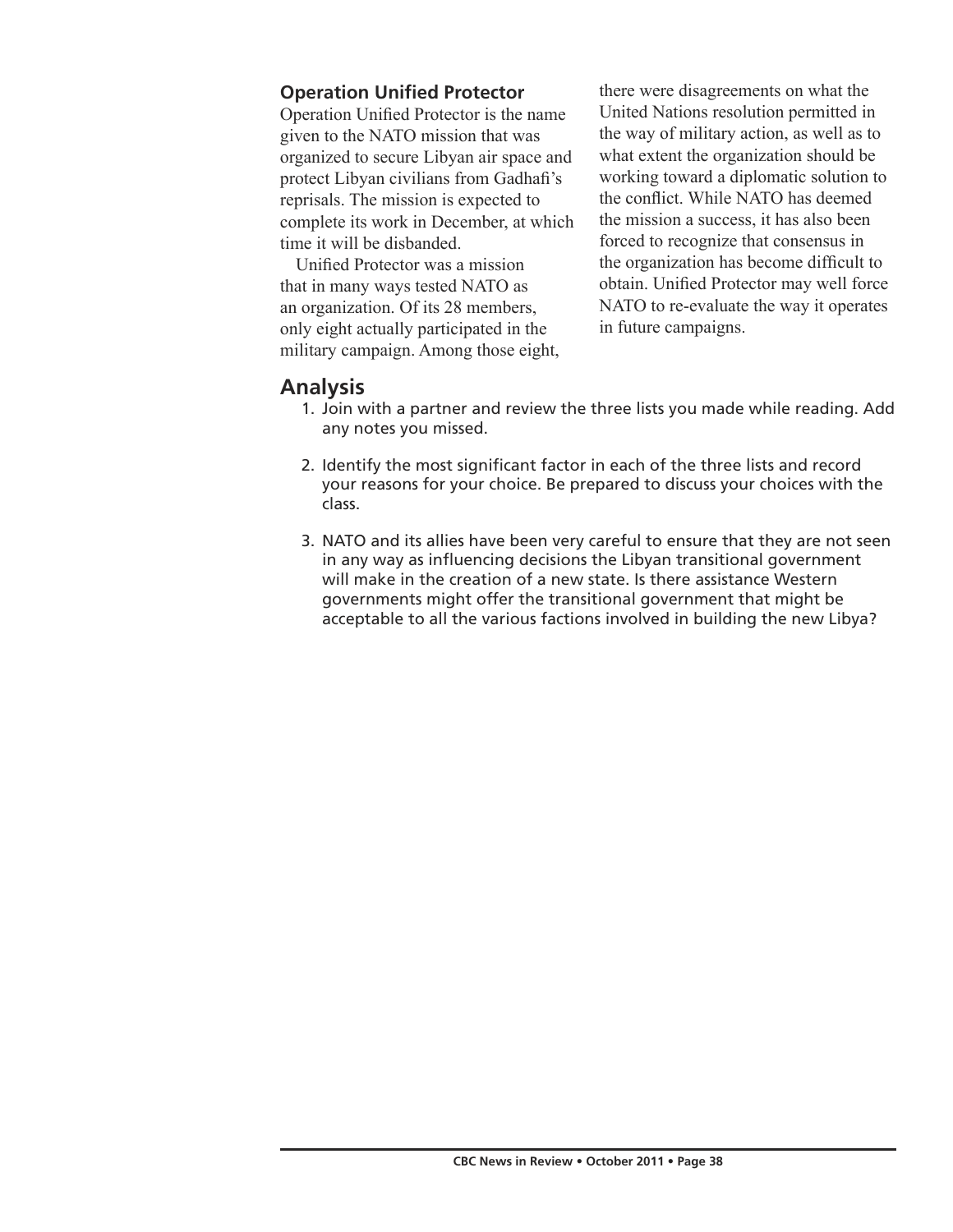# **LIBYA AND THE FALL OF GADHAFI** *Canada's Role*

### **Further Research**

Information on the Canadian military's missions as part of the NATO forces assisting the Libyan rebels is available on the National Defence website at www. forces.gc.ca/site/index. asp. Enter "Libya NATO mission" in the search field.

#### **Did you know . . .**

Directing the entire NATO contribution to the air war in Libya is Canadian Air Force Lieutenant-General Charles Bouchard.

### **FYI**

The *libeccio* is a southwesterly wind that blows year-round in the Mediterranean.

The United Nations passed its resolution establishing an arms embargo and a no-fly zone over Libya on March 17, 2011. Within 12 hours of the resolution passing, Canadian planes were on their way from Canadian Forces Base Bagotville in [Saguenay,](http://en.wikipedia.org/wiki/Saguenay,_Quebec) [Quebec](http://en.wikipedia.org/wiki/Quebec), to an airbase in Sicily, Italy. On March 21, pilots flew their first air combat mission.

Parliament authorized a three-month military mission in support of the UN resolution. This has twice been extended, in June and September, and the mission is now expected to end in December 2011.

The name given to the Canadian mission was Operation Mobile. (The NATO mission itself is called Operation Unified Protector.) The Canadian mission was divided into two task forces: one based on land and one at sea.

## **Task Force Libeccio**

Task Force Libeccio is the name given to the air force component of the operation. Over 400 personnel are involved in this task force. The planes assigned to the mission include:

- 7 CF-188 Hornet fighters
- 1 CC-150 Polaris tanker for in-flight refuelling
- 2 CC-130 Hercules tankers
- 2 CP-140 Aurora maritime patrol aircraft

Only six of the Hornets fly on any given mission. Flights from Sicily to Libya are lengthy enough to require mid-air refuelling, which is the job of the Polaris tanker. The Hornets carry 500-pound laser-guided bombs as well as Sidewinder air-to-air missiles.

As of September 27, 2011, the Hornets had flown a total of 862 sorties (a sortie being a flight by one aircraft).

Initially, most of the sorties were flown

by U.S. aircraft, but once NATO took responsibility for the air operations, seven other nations assumed most of that responsibility: France, Britain, Belgium, Denmark, Norway, Italy, and Canada. France and Britain have flown about two-thirds of the total number of NATO combat flights. Canadians flew about eight per cent.

## **Task Force Charlottetown and Task Force Vancouver**

HMCS *Charlottetown* was included in Operation Mobile as the sea component of the operation. Its work involved patrolling the Mediterranean, mostly around Misrata, both to gather information and to prevent prohibited weaponry from entering the country. It also escorted other military vessels working in the area. HMCS *Charlottetown*, on at least one occasion, came under fire from Gadhafi's forces but suffered no damage or casualties.

On August 18, 2011, HMCS *Charlottetown* was relieved by HMCS *Vancouver*. Both vessels are patrol frigates built in Saint John, New Brunswick, and carry about 250 personnel.

## **Diplomacy**

Along with other nations, Canada has also been acting in a diplomatic role on behalf of the Libyan rebels. As early as mid-June the government recognized the National Transitional Council (NTC) as the legitimate voice of the people of Libya. The move stopped short of recognizing the NTC as a government (western Libya was still in Gadhafi's control, and his diplomatic representatives were still in Ottawa). But it did mean that Canada's diplomatic representatives could begin talks with the council's leaders.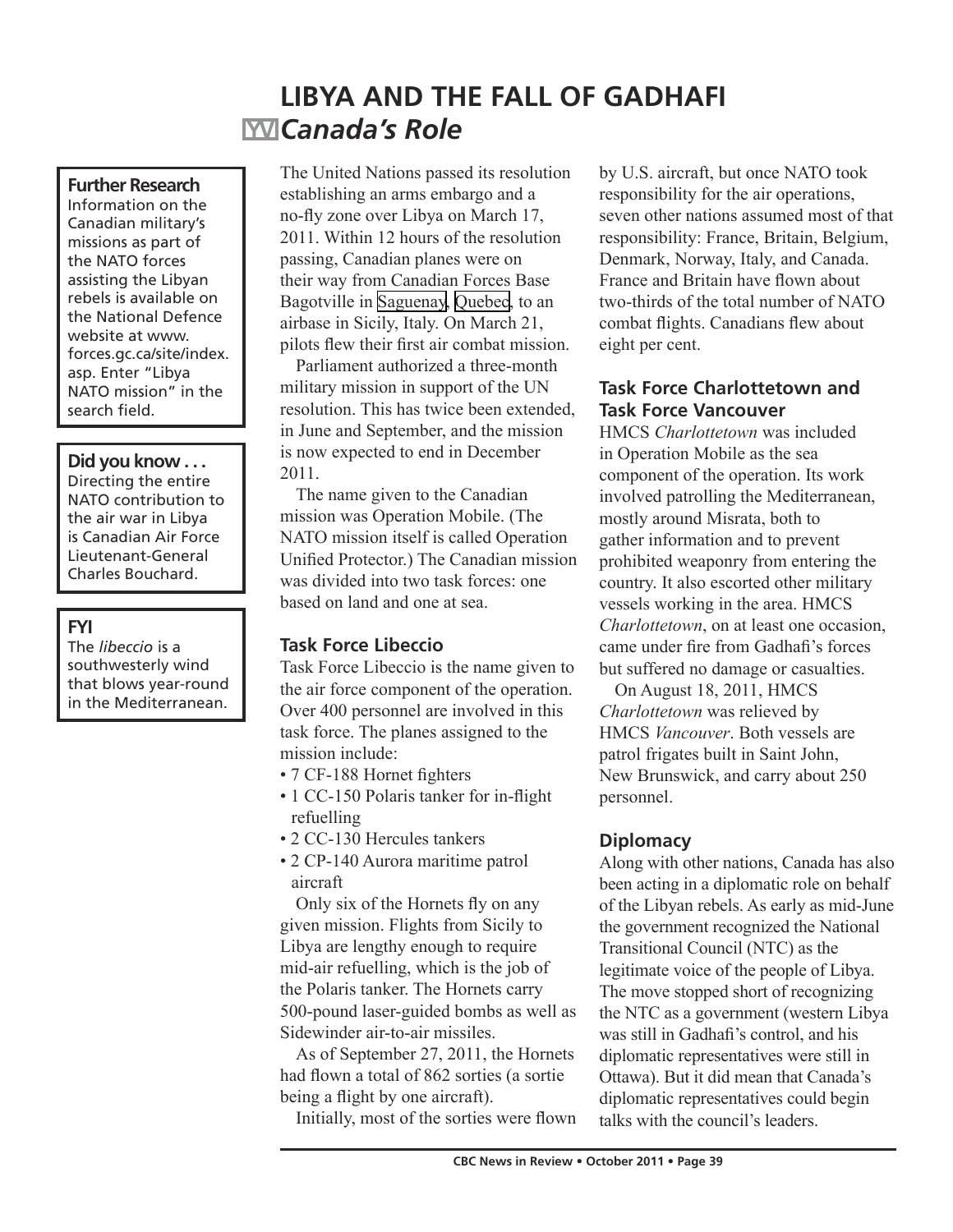The UN resolution required countries to freeze Libyan government assets in foreign banks. Canada, like most countries, had done this. The government now also pledged to try to find ways to unfreeze at least some of these monies and transfer them to the NTC.

In early August the government expelled the remaining Libyan diplomats and froze the embassy bank accounts.

The government's intent was to allow the NTC to send a representative to Ottawa to replace the Gadhafi appointees.

By September, the Canadian government was confident enough in the success of the NTC that it sent diplomats to Tripoli to prepare to reopen the Canadian embassy. With that reopening came a transfer of frozen assets—about \$2.2-billion—to the Libyan transitional government.

### **For Discussion**

On September 1, 2011, Prime Minister Harper gave a speech in Trapani, Italy, thanking members of the Canadian Forces for their work in Libya (http://pm.gc. ca/eng/media.asp?category=2&id=4322). Among his remarks were the following:

"Ladies and gentlemen, [Gadhafi] is now out of power—not yet finished—but his remaining control is inexorably ebbing away. And history will record this: that it was the good work of Canada's Armed Services—your work—working with our allies, that enabled the Libyan people to remove [Gadhafi] from power.

"They used to claim that in international affairs, and you've heard the quote many times: 'Canada punched above its weight.' Well, to punch above your weight, you first have to be able to punch, and that is what you have done here. Numbers don't tell the whole story, but it bears repeating that the RCAF has flown—without caveats—more than 750 strike sorties against [Gadhafi's] forces—a good 10 per cent of the total strikes.

"And Canadians should also know that the taking of Tripoli by rebel forces was materially assisted by CF-18 missions clearing away [Gadhafi] mechanized forces. Meanwhile, the Royal Canadian Navy frigate *Charlottetown*, and her sister ship, *Vancouver*, have done splendid work, also without caveats, enforcing the maritime blockade of [Gadhafi's] forces.

"In other words, in the job of neutralizing [Gadhafi], Canada played a part well out of all proportion.

"But because you held the ring while Libyans fought their own fight with their oppressor, the Libyan people are now free to choose. This is the best of Canada's military tradition. For we are not a country that makes war for gain or for territory. We do not fight for glory, and if we covet honour, it is only a reputation for doing the right thing in a good cause. That is all. And that is enough."

- 1. Bearing in mind that the audience for these remarks included servicemen and women representing Canada in Operation Mobile, how would you describe the *tone* of the Prime Minister's remarks?
- 2. What do you think the statement ". . . to punch above your weight, you first have to be able to punch . . ." tells us about the Prime Minister's approach to foreign affairs?
- 3. In light of what we know about the participation of other nations in Operation Mobile, was Canada indeed "punching above its weight" on this mission?
- 4. Overall, do you feel the speech gives enough credit to the Libyan rebels for neutralizing Gadhafi?